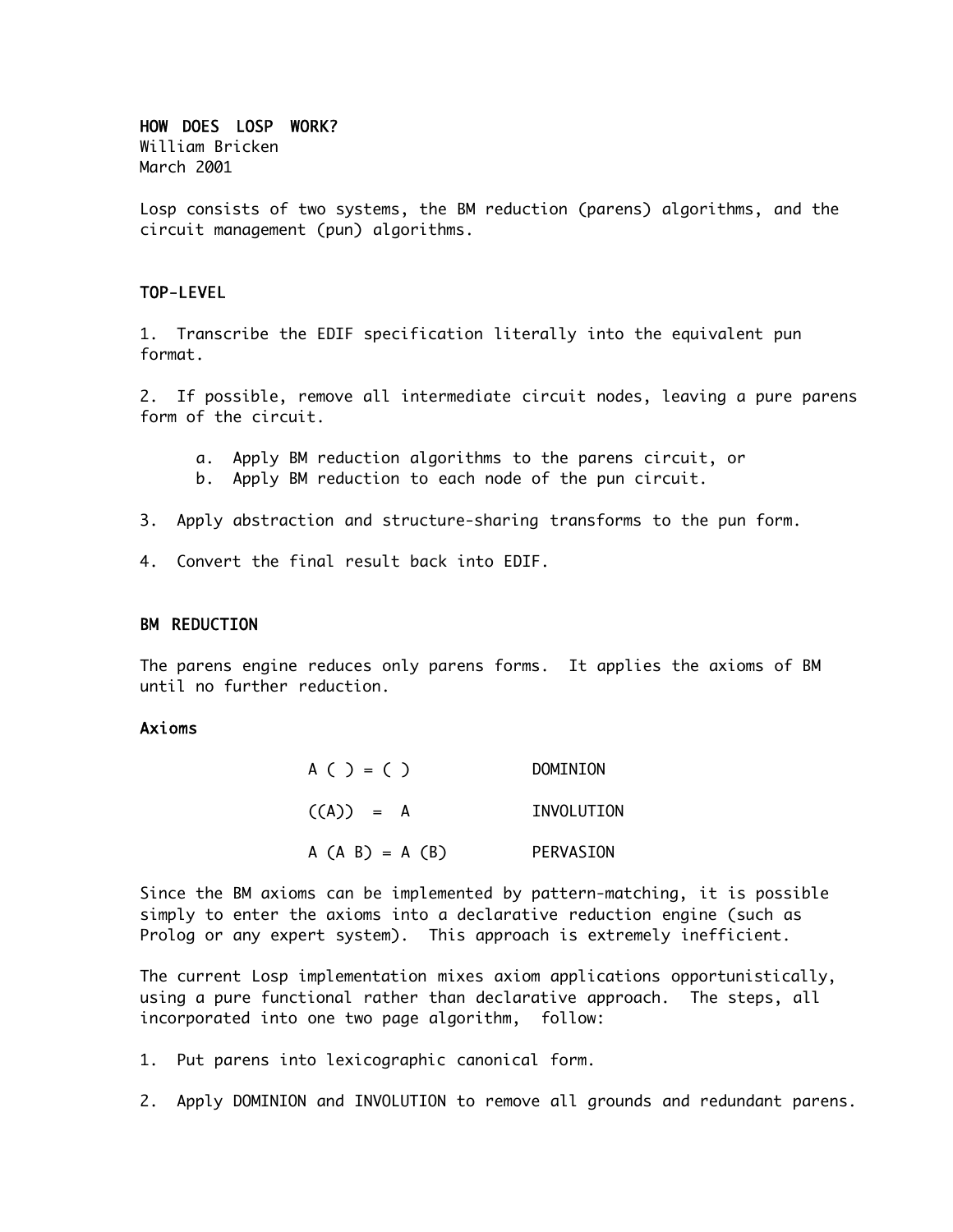- 3. Apply PERVASION in successively stronger forms:
	- a. EXTRACT literals from all depths
	- b. EXTRACT and SUBSUME bounded forms from all depths.
	- c. VIRTUAL INSERTION of pairs of bounded forms.

4. Distribute and partially distribute the remaining form to minimize variable references.

$$
((a b)(a c)) = a ((b)(c))
$$
 DISTRIBUTION

The VIRTUAL INSERTION algorithm is unique, in that it uses a query form which descends into the deepest space of the target form. As the query form passes a given space, all forms in that space are EXTRACTED. If the query form itself reduces to ( ), then that mark acts through DOMINION on the current context to eliminate that context entirely. During this process, the target form reduces solely through query form erasure, so that no additional assertions and textual rearrangements are required.

#### PUN REDUCTION

As well as BM reduction, the pun form of the circuit itself can be simplified. The pun form is simply a collection of threaded parens forms; the parens form broken into cells/nodes due to either problem size or to repetition of subforms. Steps:

- 1. Literal EDIF parse.
- 2. Remove constants and inverters.
- 3. Expand any node with a single reference in the body of the circuit.
- 4. Rename and rearrange nodes.

The above four steps are for preliminary structuring of the pun form, and do not require smart ordering of nodes or operations. Ordering is critical for the next steps:

- 5. Expand references which reduce in their new context.
- 6. Abstract XOR/IFF and ITE forms.
- 7. Coalesce shared structure.

All parens and pun reduction algorithms use a nested list as the logic data structure. With parens as the only (spatial) operator, pattern-matching is quite easy and efficient, and parsing is unnecessary.